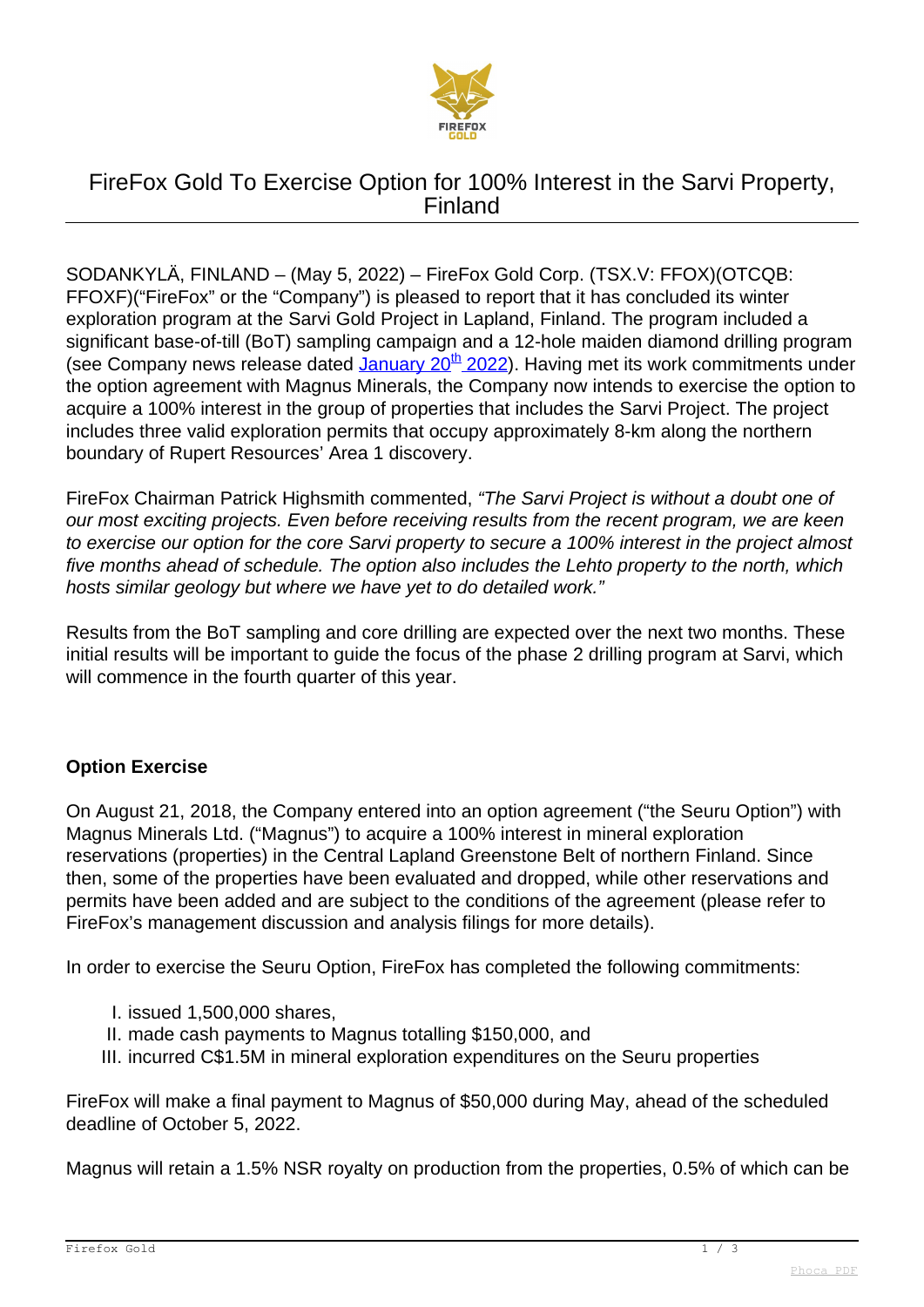

# FireFox Gold To Exercise Option for 100% Interest in the Sarvi Property, Finland

purchased for 1,000 troy ounces of gold.

#### **Qualified Person**

Patrick Highsmith, Certified Professional Geologist (AIPG CPG # 11702) and director of the Company, is a qualified person as defined by National Instrument 43-101. Mr. Highsmith has helped prepare, reviewed, and approved, the technical information in this news release.

### **About FireFox Gold Corp.**

FireFox Gold Corp is listed on the TSX Venture Stock Exchange under the ticker symbol FFOX. FireFox also trades on the OTCQB Venture Market Exchange in the US under the ticker symbol FFOXF. The Company has been exploring for gold in Finland since 2017 where it holds a huge portfolio of prospective ground.

Finland is one of the top mining investment jurisdictions in the world as indicated by its multiple top-10 rankings in recent Fraser Institute Surveys of Mining Companies. Having a strong mining law and long mining tradition, Finland remains underexplored for gold. Recent exploration results in the country have highlighted its prospectivity, and FireFox is proud to have a Finland based CEO and technical team.

For more information, please refer to the Company's website and profile on the SEDAR website at [www.sedar.com](http://www.sedar.com).

On behalf of the Board of Directors,

"Carl Löfberg" Chief Executive Officer

CONTACT: FireFox Gold Corp. Email: [info@firefoxgold.com](mailto:info@firefoxgold.com) Telephone: +1-778-244-8439